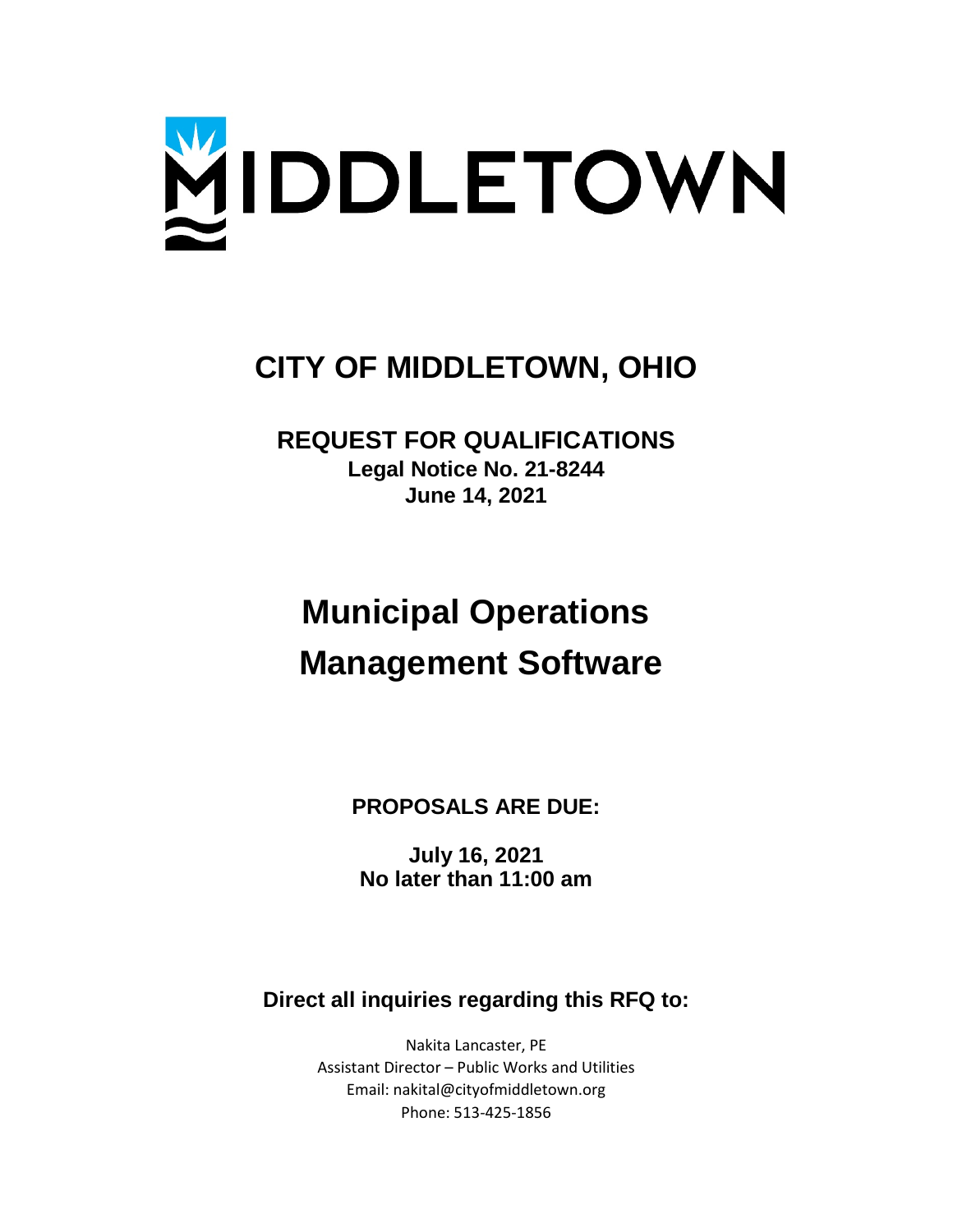### Contents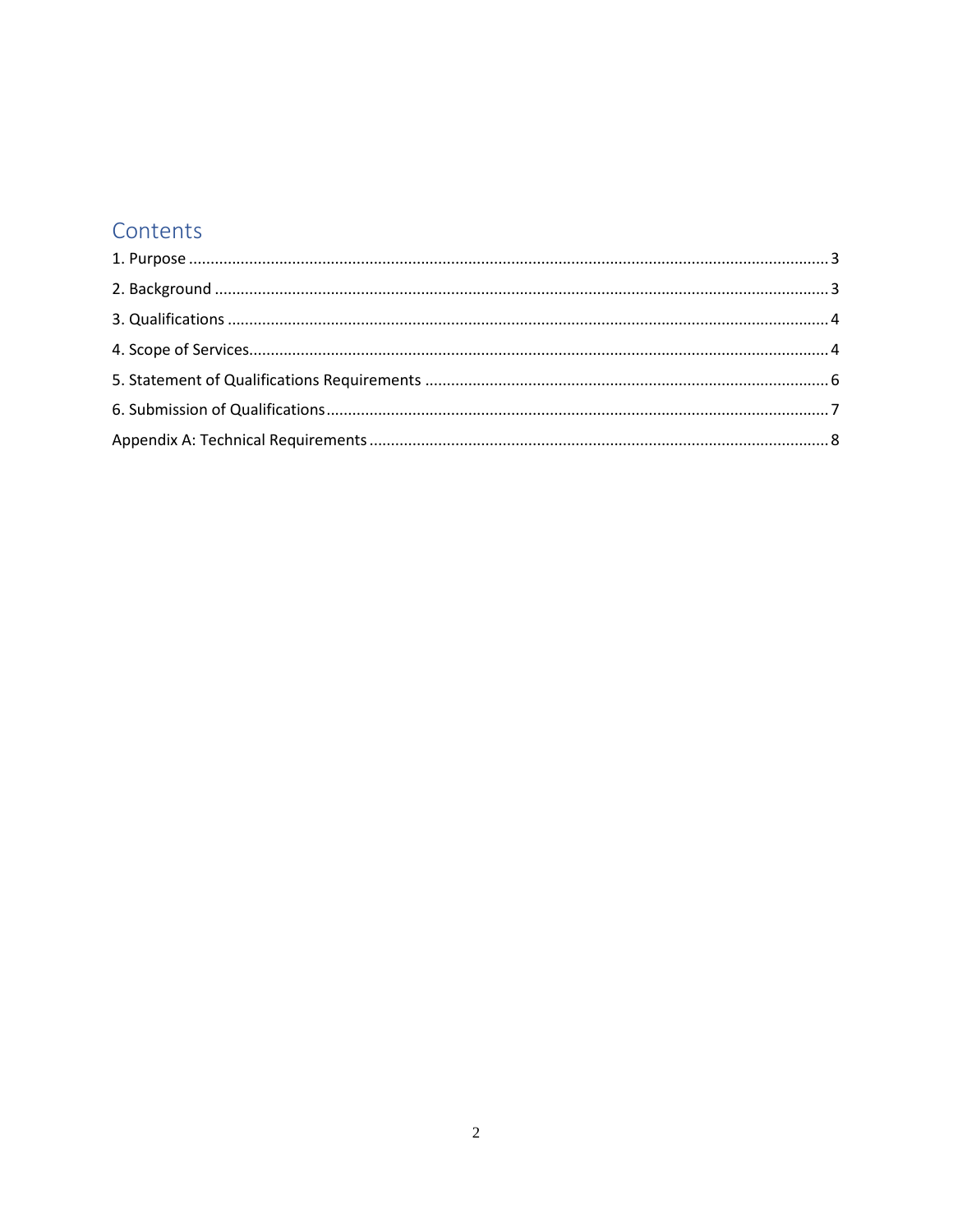### <span id="page-2-0"></span>**1. Purpose**

The City of Middletown is soliciting Proposals from qualified vendors for the procurement of a hosted software solution that supports multiple departments in permitting, enforcement, inspections, workflow, asset management, and development. It is the intent of the City to purchase software that will maximize operational efficiency, increase visibility of municipal functions to the public, streamline communications between departments, simplify cataloging of data and inventorying of assets, support optimization of asset useful life, and provide critical data and evaluation tools for budgetary considerations.

The software should provide a cohesive, multi-functional, flexible, robust, and integrated system that will increase efficiency, support informed decisions, and support the City's municipal operations management needs. User-friendliness is essential for maximizing staff efficiency and usage by numerous and various types of users. Technical support options should include email, phone, live chat, and remote assistance. An on-line knowledge base is highly desirable. The system should be cloud-based with an option for on-site hosting.

### <span id="page-2-1"></span>**2. Background**

The immediate need of the City is to procure software for by multiple departments to streamline asset management, permitting and communication to the public. Asset management capabilities should be expandable to include other departments such as police and fire.

Additionally, the City desires a software that has the capabilities to expand to serve our Community Development, Economic Development Department and Human Resources. These are not specific requirements of this RFQ but proposers should note if their software could include these capabilities or synch with other such programs.

The software proposed should be interactive between multiple departments but will start with the Department of Public Works.

The City of Middletown Public Works Department is responsible for the operation, maintenance, preservation and improvement of:

- •Drinking Water System, Wastewater, and Stormwater
- •621 lane miles of roadways and various other roadway appurtenances such as traffic signals, signs, speed/radar instruments, street lighting, pavement markings, and guardrail
- •27 parks, 2 nature preserves, and three plazas for a total 270 developed acres, 48 undeveloped acres, and 4 miles of paved trails

The Public Works Department is also responsible for vehicle and equipment fleet maintenance and building and grounds maintenance.

#### CURRENT DATA MANAGEMENT

The City of Middletown manages its assets and data on paper and electronically using forms, spreadsheets, and GIS mapping.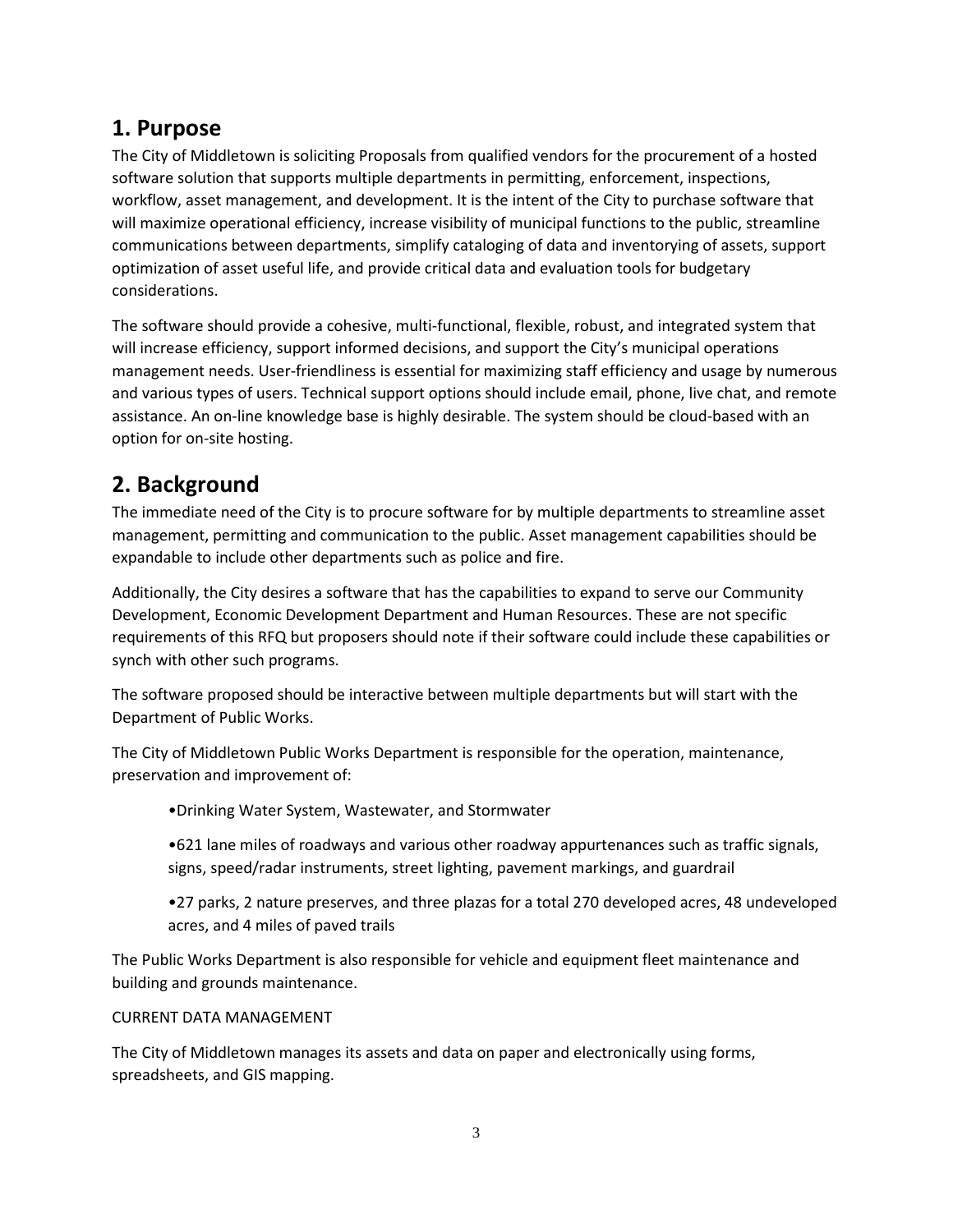### <span id="page-3-0"></span>**3. Qualifications**

The City is seeking a complete response from vendors who can demonstrate that they possess the organizational, functional, and technical capabilities to perform the services, and meet or exceed the requirements and service levels specified herein.

Vendors submitting in response to this RFQ must meet the following requirements:

- •Possess a solid Customer base utilizing the Vendor's software.
- •Demonstrate successful experience implementing the proposed software.

•Meet all functional and technical requirements stated within this RFQ using commercial offthe-shelf software.

•A highly intuitive system from a user perspective that can position the City to take advantage of technology to improve departmental performance and efficiency.

•Easy access to the data for report and query generation without the need for a programming specialist.

•Provide options for user-friendly mobile technology for field crews, integrating mobile devices for both Apple and Android based products.

•Provide spatial capabilities through industry-standard GIS to augment Operations Management activities, including integration with existing geodatabase and referencing systems.

•Asset tracking for specific assets, including the ability to track attributes, work and maintenance history, cost of maintaining the asset, and asset lifecycle management.

•The successful vendor shall be responsible for the final City-approved design, installation, implementation, and commissioning of the software system including development of user acceptance testing, system integration, and connectivity to existing resources.

### <span id="page-3-1"></span>**4. Scope of Services**

The following is an overview of the essential software capabilities/requirements. A full list of technical requirements is included in Attachment A.

#### Request Management

- •Intake requests from citizens and staff
- •Provide multiple ways to take requests (smartphone, website, etc.)
- •Provide a way to avoid duplicate or redundant requests
- •Associate multiple tasks and work orders to requests

#### Work Management

- •Create and complete work on both assets and non-assets
- •Easily create, assign, prioritize, and complete work activities
- •Roll-up of work activities for project level costing and tracking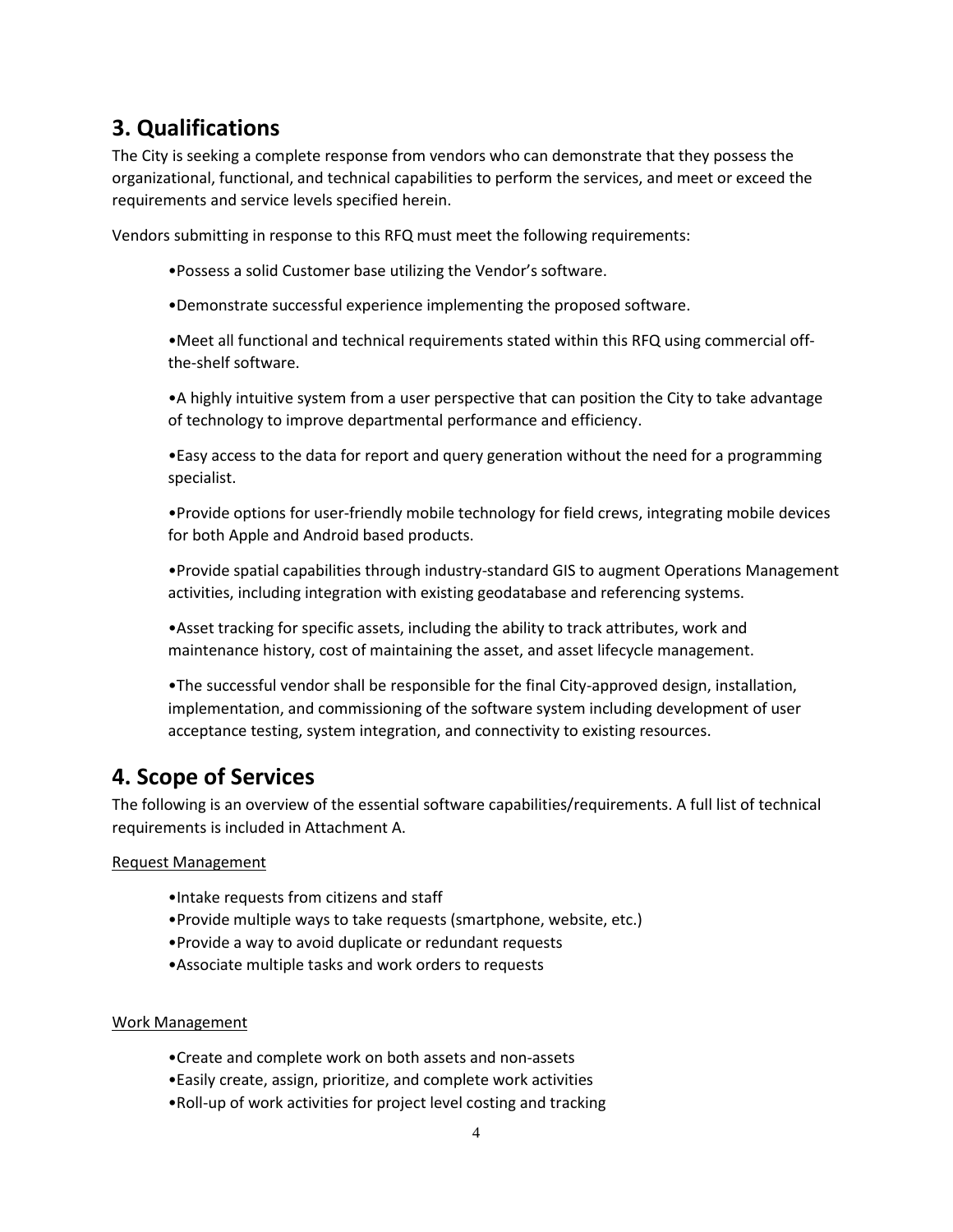- •Project activities with their cost, to maximize the life of assets
- •Auto notification via email related to assigned and completed work

#### Asset Management

- •Ability to create asset inventories and track asset attributes
- •Assets performance to track asset condition, criticality, and useful life
- •Document inspection results which impact asset condition
- •Setup preventative maintenance schedules on assets and trigger work based on asset condition, time, and usage
- •Ability to create custom assets
- •Associate asset to requests and work

#### Resource Management

- •Ability to track labor, equipment, and materials costs
- •Allow for multiple labor rates
- •Ability to expense equipment in either time or miles
- •Materials inventory management
- •Manage materials based on location
- •Bulk order, order tracking, and material location transfer
- •Auto notifications via email for material reorder alerts

#### Community Development

- Allow for online permitting applications and tracking
- Allow for development projects applications and tracking

#### Mobile/Field Access

•Native iPad/tablet application to perform request tracking, work, and inventory assets in the field

•Native iOS and Android smartphone application to perform work and inventory assets in the field

•Mobile application must be able to create and complete work, enter resources, create assets, and edit existing assets and attributes

- •Offline capability for iPad/tablet application
- •Configure data available in application
- •Ability to use a variety of base maps

#### Reporting and Exporting Data

•Standard reports included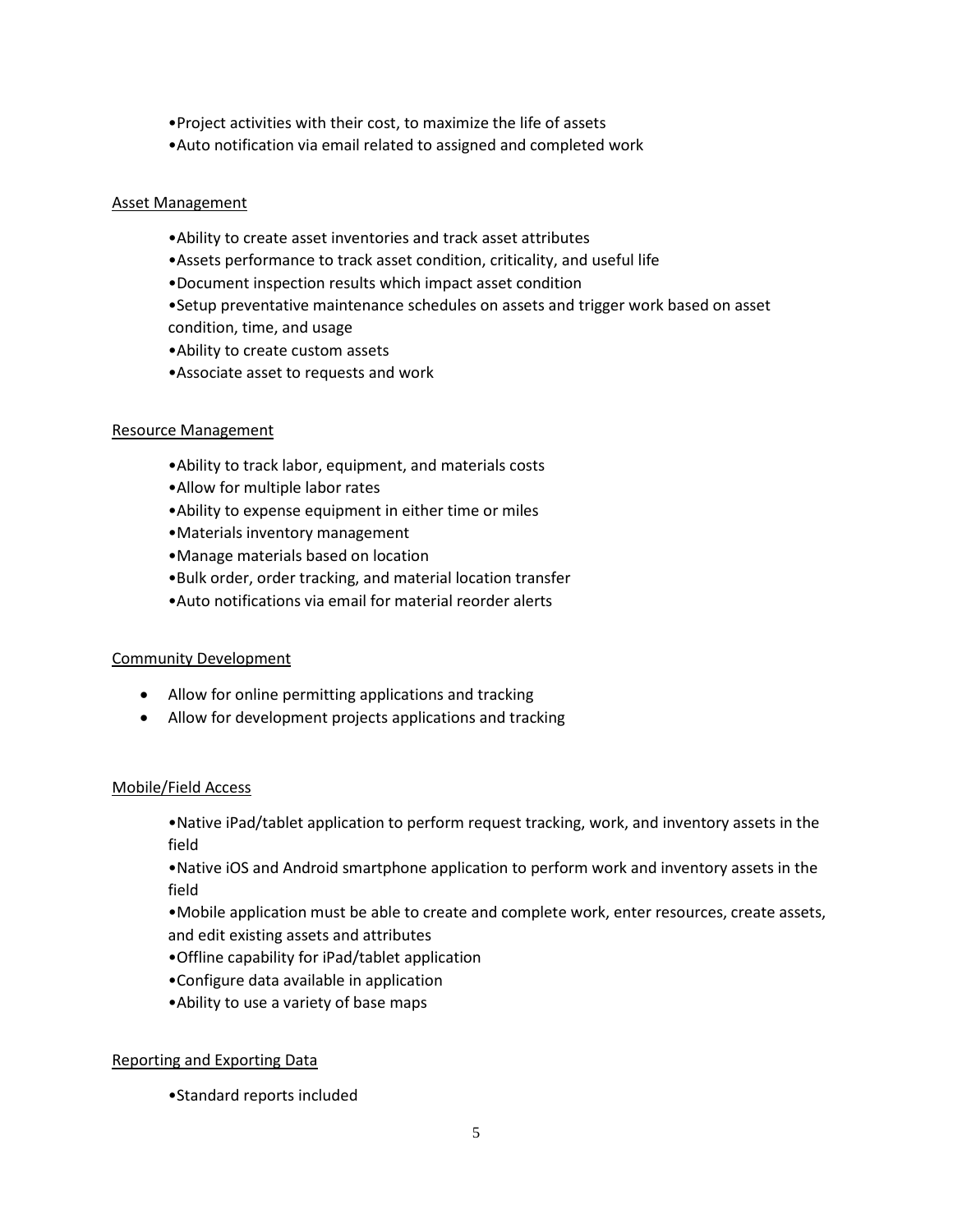- •Create and Edit Reports
- •Allow for export to CSV
- •Ability for field-level queries, sorts, and reports.
- •Ability to present various report or query information in GIS.
- •Ability to create "maps" based on pre-defined, or filtered criteria.
- •Real-time data updates, preferably Cloud storage.

#### Data Integration

- •Integration of data between various existing databases so that data can be viewed by staff in other divisions without having to log into another system.
- •Capture and conversion of historical data.
- •Interface with existing systems prior to new system implementation.

### <span id="page-5-0"></span>**5. Statement of Qualifications Requirements**

#### Company Background

Vendors shall provide the following company background information:

- •Size
- •Location
- •Number of years in business
- •Number of employees
- •Installation references with contact information
- •Support hours of operation and methods used (phone, chat, web etc.)

#### Executive Summary

Vendors shall provide an executive summary written in non-technical language to summarize the overall capacity and recommended approaches for a software solution, based on the needs described in this RFQ.

#### System Functionality

Vendors should describe anticipated implementation strategies for software solutions meeting the City's needs, including a recommended rollout strategy and potential project plan indicating timeframes for phases, as well as the entire project.

#### Recommended Approach

Vendors should provide detailed information on their proposed software and approach. The information should include recommendations taking into consideration the City's existing processes, data management methods, and system requirements. Describe how your software would satisfy the City's needs based on provided background information, requirements, current processes and recommended implementation strategies.

#### Attachment A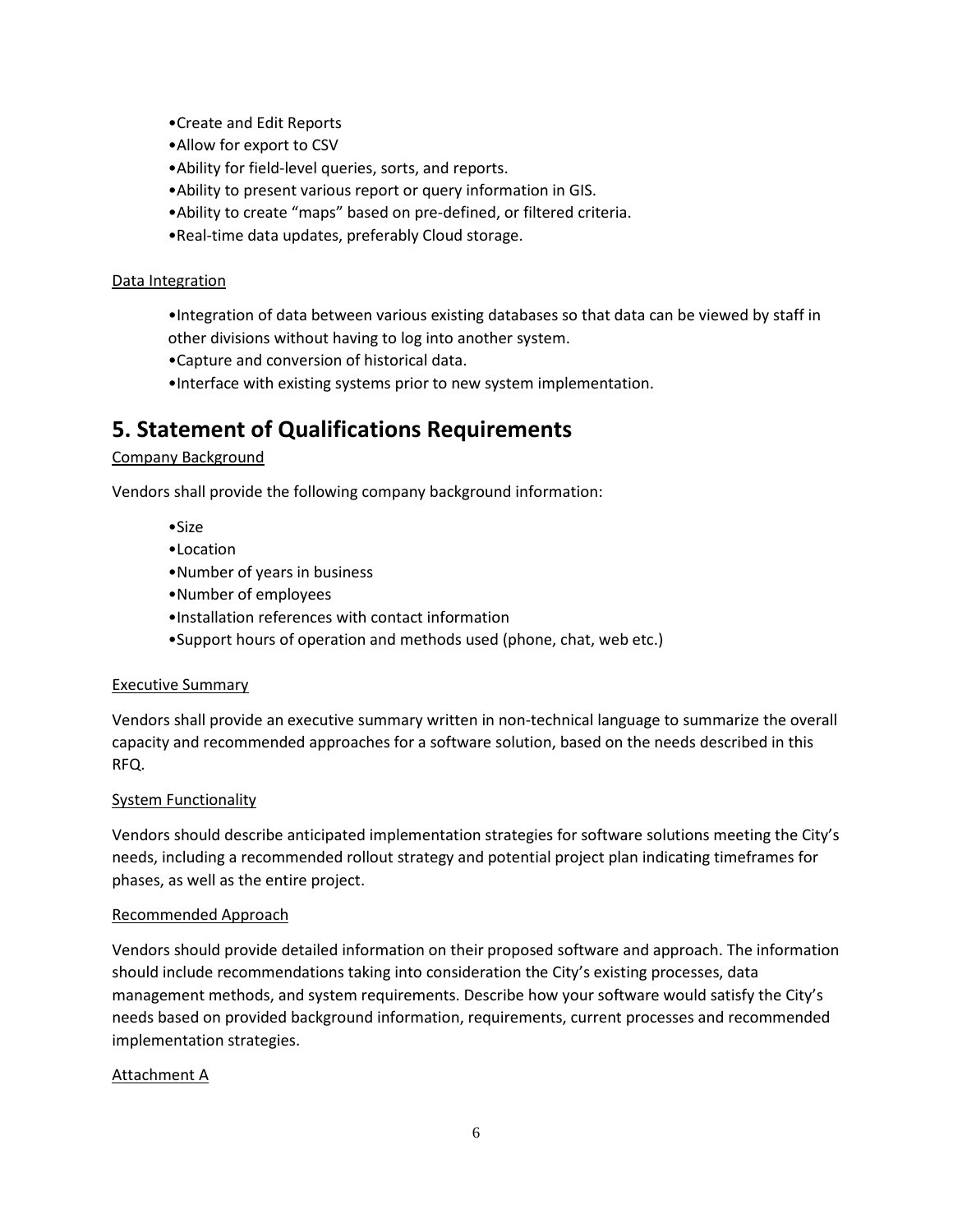Complete the form included in Attachment A and submit with proposal.

### <span id="page-6-0"></span>**6. Submission of Qualifications**

Submit an electronic copy in PDF format. The electronic copy shall be received no later than Wednesday, July 16, 2021. Late responses will not be accepted.

Proposals shall me emailed (as an attachment or link to download) to:

Nakita Lancaster[: nakital@cityofmiddletown.org](mailto:nakital@cityofmiddletown.org)

After reviewing the SOQs, the City will short list potential vendors and conduct demonstrations to view software platform and functionality. Following the demonstrations, the City may select multiple vendors to submit costs proposals to the City.

The City will select the Proposal that, in its opinion, is in the best interest of the City. The City will base its choice on considerations including, but not limited to, overall clarity and quality of the submission, vendor viability, strength, and experience, vendor ability to meet functional and technical requirements (including the work associated with implementation, technical services and support), and initial, ongoing, and known and potential additional costs.

The City reserves the right of evaluation and the right to determine the methodology for evaluation of the Proposals to determine the best Proposal. The most qualified Proposal will not necessarily be the Proposal with the lowest cost.

The City reserves the right, at its sole discretion, to reject the Proposal of any or all Proponents if the City believes that it would not be in the best interest of the City to make an award for any reason, which may include because the Proposal is nonresponsive, non- conforming, conditional, or because the Proponent fails to meet any other pertinent standard or criterion established by the City. The City reserves the right to waive any or all informalities and/or minor technicalities.

The City of Middletown assumes no financial responsibility in connection with vendor costs incurred in the preparation and submission of the RFP packets, nor shall it constitute a commitment, in any way. The City of Middletown reserves the right to cancel this RFP if it is deemed in the best interest of the City to do so.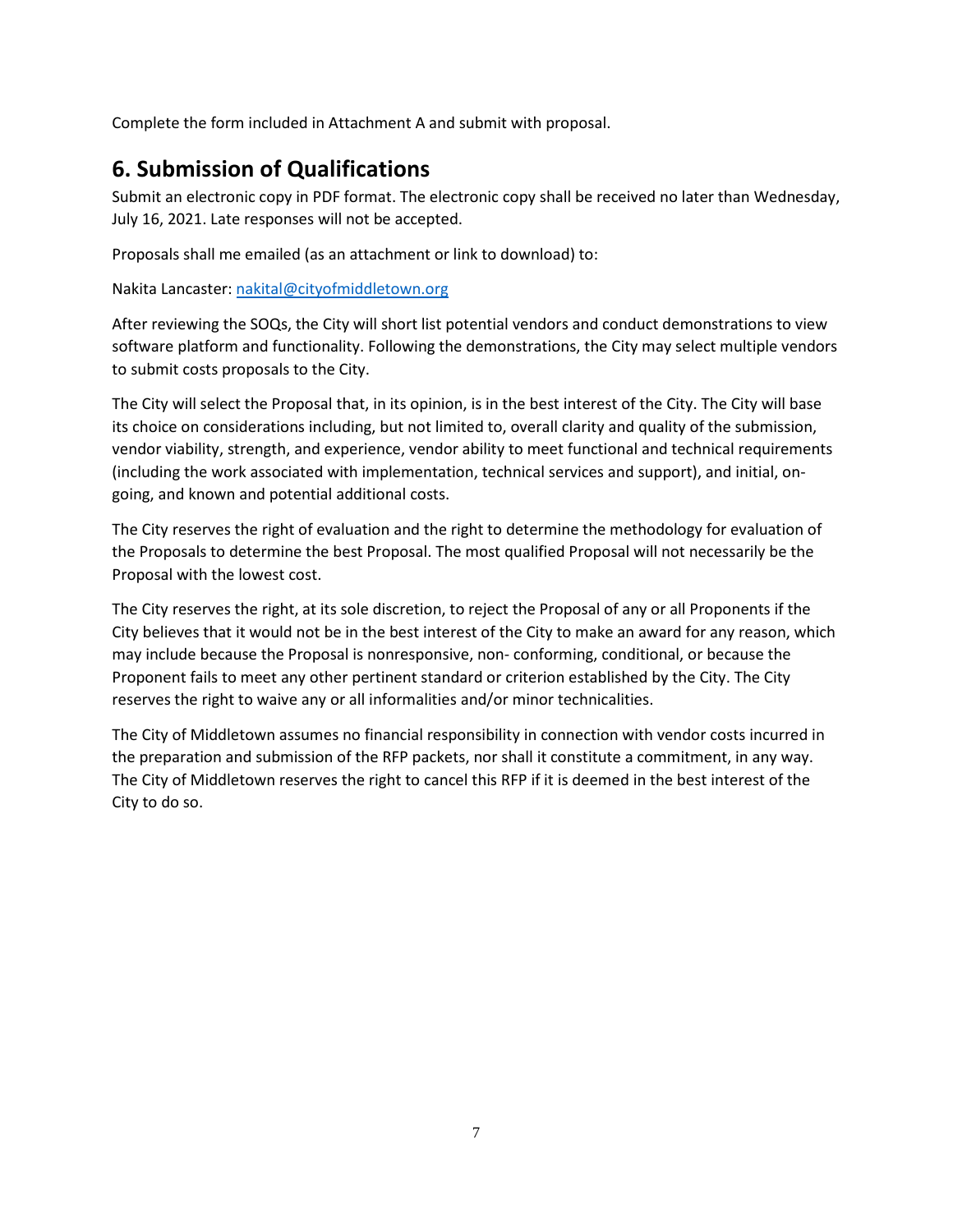<span id="page-7-0"></span>**Appendix A: Technical Requirements**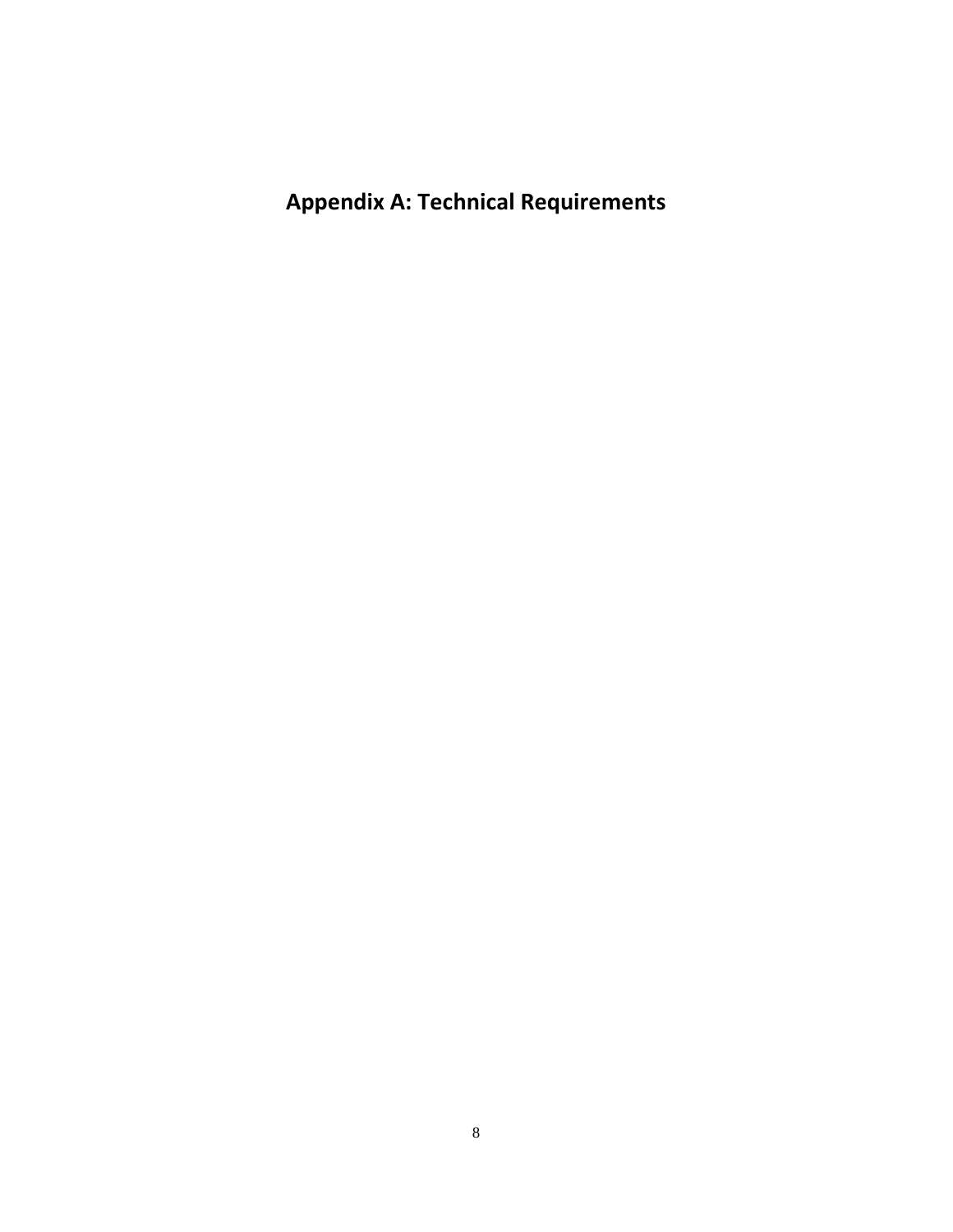### **Attachment A: TECHNICAL Requirements**

Provide a response in the "RESPONSE" column for each Requirement as follows:

**Yes** – Bidder meets the requirement without customization

**Custom** – Bidder can meet the requirement with some customization

**No** – Bidder cannot meet the requirement

**Future** – Requirement is a future feature currently in development. Please state estimated date when the feature would be available under Comments

#### Section 1: Technical Requirements

|                          | <b>REQUIREMENT</b>                                                                                                                                                                                                                                | <b>RESPONSE</b> | <b>COMMENTS</b> |
|--------------------------|---------------------------------------------------------------------------------------------------------------------------------------------------------------------------------------------------------------------------------------------------|-----------------|-----------------|
| $\underline{\mathbf{A}}$ | <b>GENERAL REQUIREMENTS</b>                                                                                                                                                                                                                       |                 |                 |
| 1                        | System must be cloud-hosted Software-as-a-Service.                                                                                                                                                                                                |                 |                 |
| $\overline{2}$           | System is accessible from any computer with a<br>modern Internet browser.                                                                                                                                                                         |                 |                 |
| 3                        | System is accessible from Android-based mobile<br>devices.                                                                                                                                                                                        |                 |                 |
| 4                        | System is accessible from iOS-based mobile devices.                                                                                                                                                                                               |                 |                 |
| 5                        | System supports single-sign-on, which includes<br>Active Directory.                                                                                                                                                                               |                 |                 |
| 6                        | System must be updated and enhanced regularly. At<br>minimum, software should be updated monthly.<br>Please describe cadence of updates and<br>enhancements.                                                                                      |                 |                 |
| $\overline{\mathbf{B}}$  | <b>SECURITY REQUIREMENTS</b>                                                                                                                                                                                                                      |                 |                 |
| $\mathbf{1}$             | Data Center must be hosted in the U.S.                                                                                                                                                                                                            |                 |                 |
| $\overline{2}$           | System must be secured and backed up on a regular<br>basis. Describe the cadence of these backups.                                                                                                                                                |                 |                 |
| 3                        | System must have a minimum of 99% system<br>availability and uptime. Provide your SLA.                                                                                                                                                            |                 |                 |
| 4                        | Bidder must have both a primary and a disaster<br>recovery data center. List locations of both.                                                                                                                                                   |                 |                 |
| 5                        | Data centers must have 24x7x365 staffing and<br>monitoring.                                                                                                                                                                                       |                 |                 |
| 6                        | Data centers should have, at minimum:<br>Multiple power failure protections<br>Redundant, load-balanced network<br>Automatic failover<br>$\bullet$<br>Fully meshed network with independent<br>fiber connection feeds<br>Advanced fire protection |                 |                 |
| 7                        | Data encryption at rest.                                                                                                                                                                                                                          |                 |                 |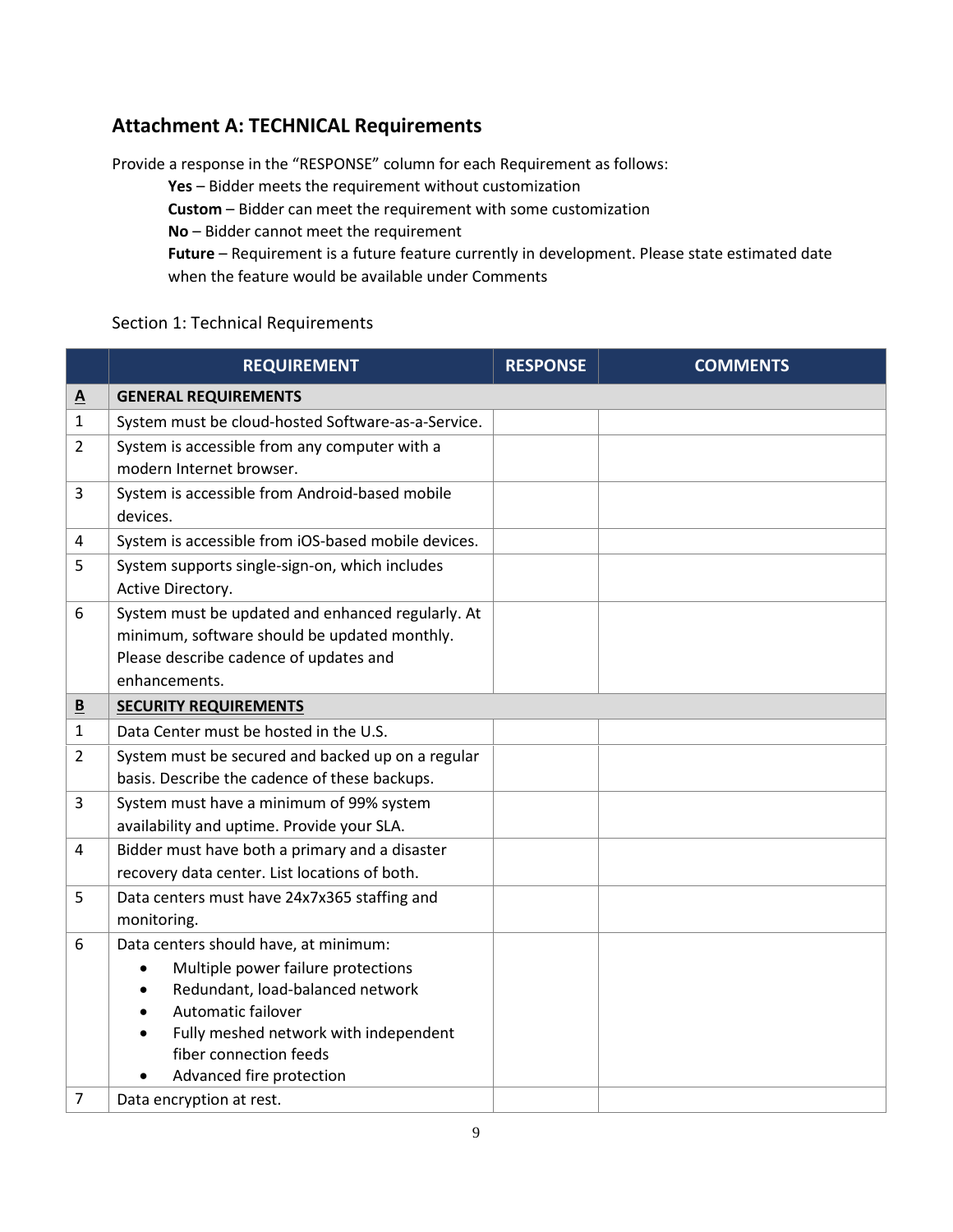| 8  | Data encryption in transit.                           |  |
|----|-------------------------------------------------------|--|
| 9  | Client data must be segmented. Describe how the       |  |
|    | Bidder will ensure this.                              |  |
| 10 | Bidder must have a continuity plan in place in case   |  |
|    | of a failure or attack.                               |  |
| 11 | Bidder must have security features in place to        |  |
|    | protect against intrusion, data leaks and attacks. At |  |
|    | minimum, Bidder must have firewalls, intrusion        |  |
|    | detection and vulnerability assessments.              |  |
| 12 | Bidder must have processes in place to prevent a      |  |
|    | DDoS.                                                 |  |
| 13 | Data centers should undergo annual third-party        |  |
|    | audits, including, but not limited to:                |  |
|    | SSAE 18                                               |  |
|    | SOC <sub>2</sub>                                      |  |
|    | PCI-DSS1                                              |  |
|    | <b>GLBA</b>                                           |  |
|    | <b>HIPAA</b>                                          |  |
|    | List all third-party audits Bidder participates in.   |  |
| 14 | Describe your RPO and RTO.                            |  |

### Section 2: Core Functional Requirements

| #                        | <b>REQUIREMENT</b>                                                                                                                                                      | <b>RESPONSE</b> | <b>COMMENTS</b> |
|--------------------------|-------------------------------------------------------------------------------------------------------------------------------------------------------------------------|-----------------|-----------------|
| $\underline{\mathbf{A}}$ | <b>SYSTEM ADMINISTRATION</b>                                                                                                                                            |                 |                 |
| 1                        | System must allow users to reset password                                                                                                                               |                 |                 |
| $\overline{2}$           | System natively supports multiple languages                                                                                                                             |                 |                 |
| 3                        | System can display times from multiple time<br>zones                                                                                                                    |                 |                 |
| 4                        | System supports single-sign-on based on Active<br>Directory                                                                                                             |                 |                 |
| 5                        | System must provide capability to import and<br>export users                                                                                                            |                 |                 |
| 6                        | System shall provide the ability to import directly<br>into the system data points such as but not<br>limited to Sites, Locations, Assets, Meter Readings<br>and Users. |                 |                 |
| 7                        | Must Support Various user roles, including but not<br>limited to:<br>Account Admin<br>Contractor<br><b>Inventory Manager</b><br>Maintenance Technician                  |                 |                 |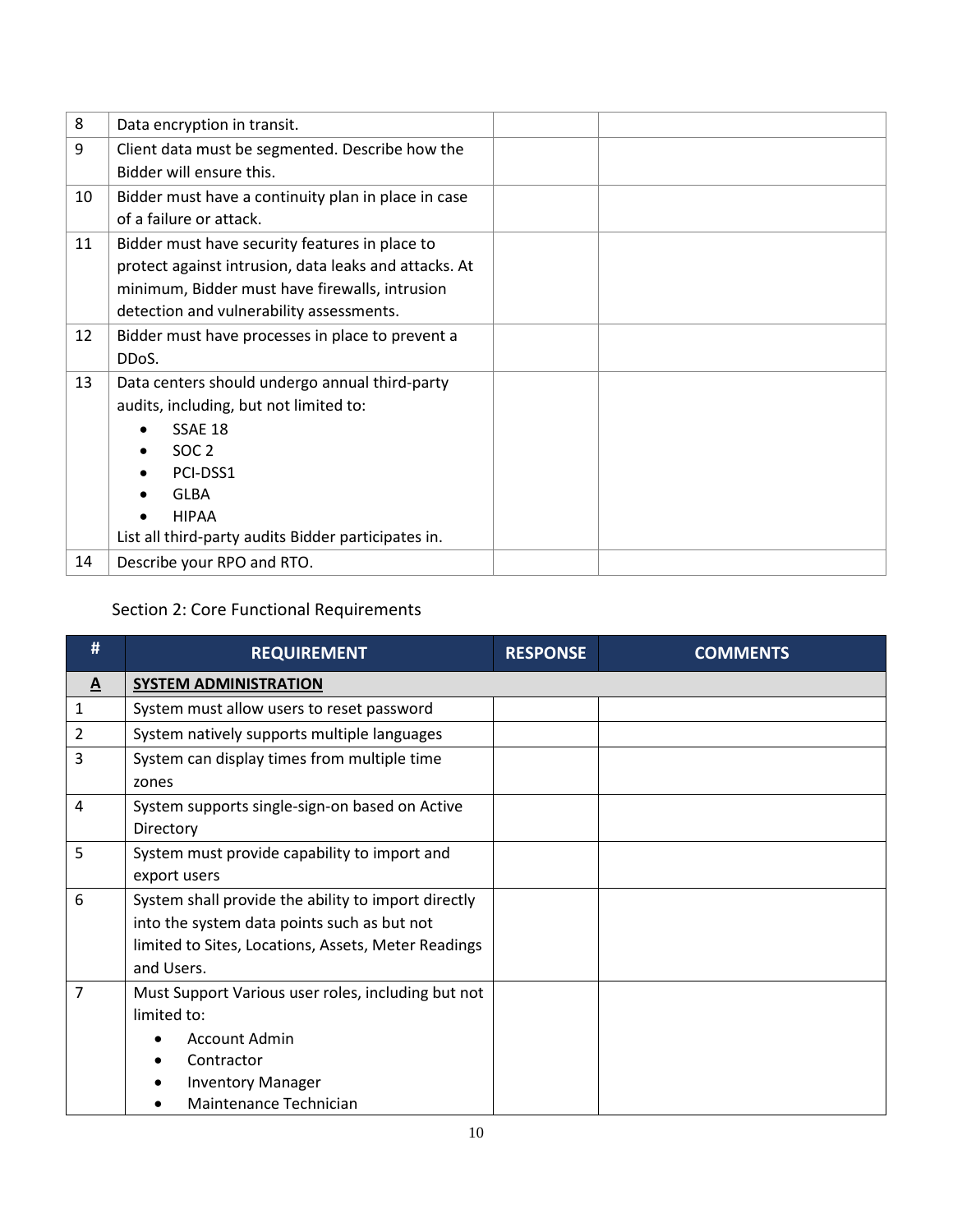| Requester<br>Supervisor Lead<br>Provide a list of all user roles in the comments.<br>B<br><b>DISPLAY &amp; CUSTOMIZATION</b><br>$\mathbf{1}$<br>System must include dashboards that can be<br>configured to individual user needs or specific<br>roles with saved reports, status updates, chosen<br>KPI's, and links to navigate the system.<br>$\overline{2}$<br>Ability to configure customer definable rules-<br>based workflows within the System<br>3<br>System must contain quick link shortcuts to<br>application features<br>System must provide configurable data<br>$\overline{4}$ |  |
|-----------------------------------------------------------------------------------------------------------------------------------------------------------------------------------------------------------------------------------------------------------------------------------------------------------------------------------------------------------------------------------------------------------------------------------------------------------------------------------------------------------------------------------------------------------------------------------------------|--|
|                                                                                                                                                                                                                                                                                                                                                                                                                                                                                                                                                                                               |  |
|                                                                                                                                                                                                                                                                                                                                                                                                                                                                                                                                                                                               |  |
|                                                                                                                                                                                                                                                                                                                                                                                                                                                                                                                                                                                               |  |
|                                                                                                                                                                                                                                                                                                                                                                                                                                                                                                                                                                                               |  |
|                                                                                                                                                                                                                                                                                                                                                                                                                                                                                                                                                                                               |  |
|                                                                                                                                                                                                                                                                                                                                                                                                                                                                                                                                                                                               |  |
|                                                                                                                                                                                                                                                                                                                                                                                                                                                                                                                                                                                               |  |
|                                                                                                                                                                                                                                                                                                                                                                                                                                                                                                                                                                                               |  |
|                                                                                                                                                                                                                                                                                                                                                                                                                                                                                                                                                                                               |  |
|                                                                                                                                                                                                                                                                                                                                                                                                                                                                                                                                                                                               |  |
|                                                                                                                                                                                                                                                                                                                                                                                                                                                                                                                                                                                               |  |
|                                                                                                                                                                                                                                                                                                                                                                                                                                                                                                                                                                                               |  |
|                                                                                                                                                                                                                                                                                                                                                                                                                                                                                                                                                                                               |  |
| views, including:                                                                                                                                                                                                                                                                                                                                                                                                                                                                                                                                                                             |  |
| Add/Remove/Move Columns                                                                                                                                                                                                                                                                                                                                                                                                                                                                                                                                                                       |  |
| Sort on columns                                                                                                                                                                                                                                                                                                                                                                                                                                                                                                                                                                               |  |
| Search and filter                                                                                                                                                                                                                                                                                                                                                                                                                                                                                                                                                                             |  |
| 5<br>Integration: Must have an API available or                                                                                                                                                                                                                                                                                                                                                                                                                                                                                                                                               |  |
| method to enable integration with existing or                                                                                                                                                                                                                                                                                                                                                                                                                                                                                                                                                 |  |
| third-party software systems.                                                                                                                                                                                                                                                                                                                                                                                                                                                                                                                                                                 |  |
| 6<br>Ability to add Regions as part of location                                                                                                                                                                                                                                                                                                                                                                                                                                                                                                                                               |  |
| $\overline{7}$<br>Ability to add Sites as part of location                                                                                                                                                                                                                                                                                                                                                                                                                                                                                                                                    |  |
| 8<br>Set Approval Rules for Work Orders, PMs, etc.                                                                                                                                                                                                                                                                                                                                                                                                                                                                                                                                            |  |
| Work Order Routing - Describe ability to route<br>9                                                                                                                                                                                                                                                                                                                                                                                                                                                                                                                                           |  |
| work orders based on specified rules                                                                                                                                                                                                                                                                                                                                                                                                                                                                                                                                                          |  |
| The System shall have the ability to:<br>10                                                                                                                                                                                                                                                                                                                                                                                                                                                                                                                                                   |  |
| Set Part reorder point calculation                                                                                                                                                                                                                                                                                                                                                                                                                                                                                                                                                            |  |
| Prohibit quantities of a part to drop below<br>٠                                                                                                                                                                                                                                                                                                                                                                                                                                                                                                                                              |  |
| zero                                                                                                                                                                                                                                                                                                                                                                                                                                                                                                                                                                                          |  |
| 11<br>Prevent Technicians from editing existing labor                                                                                                                                                                                                                                                                                                                                                                                                                                                                                                                                         |  |
| transactions                                                                                                                                                                                                                                                                                                                                                                                                                                                                                                                                                                                  |  |
| 12<br>The system shall allow for Work Order Filed                                                                                                                                                                                                                                                                                                                                                                                                                                                                                                                                             |  |
| Hierarchy                                                                                                                                                                                                                                                                                                                                                                                                                                                                                                                                                                                     |  |
| The system shall allow for configuration of work<br>13                                                                                                                                                                                                                                                                                                                                                                                                                                                                                                                                        |  |
| request templates                                                                                                                                                                                                                                                                                                                                                                                                                                                                                                                                                                             |  |
| The system shall allow for configuration of Work<br>14                                                                                                                                                                                                                                                                                                                                                                                                                                                                                                                                        |  |
| <b>Order Templates</b>                                                                                                                                                                                                                                                                                                                                                                                                                                                                                                                                                                        |  |
| Customizable WO Statuses<br>15                                                                                                                                                                                                                                                                                                                                                                                                                                                                                                                                                                |  |
| 16<br>The system shall allow for configuration of Email<br>Templates                                                                                                                                                                                                                                                                                                                                                                                                                                                                                                                          |  |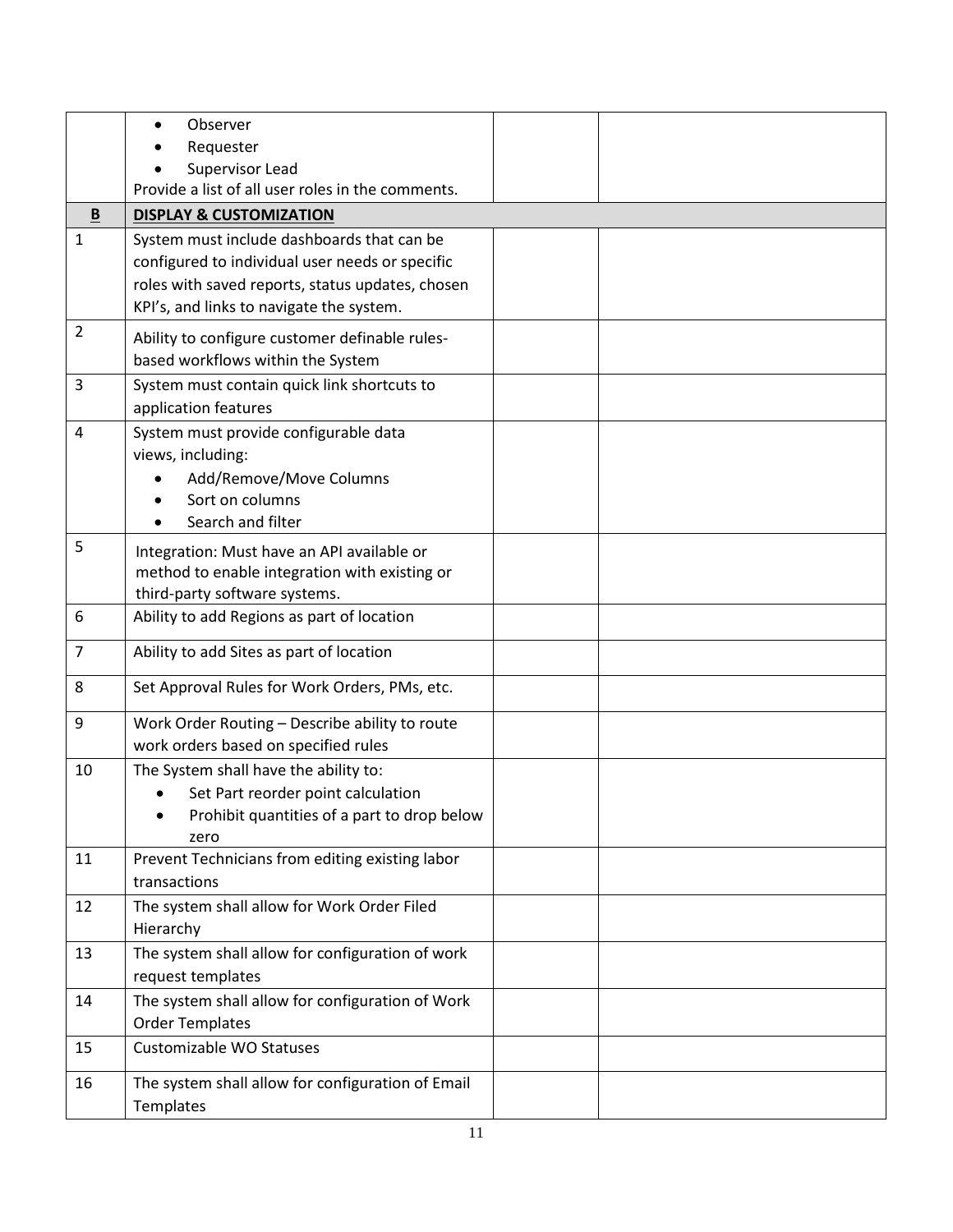| $\underline{\mathsf{C}}$ | <b>ASSET MANAGEMENT</b>                                                                              |  |
|--------------------------|------------------------------------------------------------------------------------------------------|--|
| 1                        | Ability to support GIS and non-GIS based assets                                                      |  |
|                          | including fleet and facilities that are not attached                                                 |  |
|                          | to a map                                                                                             |  |
| 2                        | Ability to assign assets to a work order                                                             |  |
| 3                        | Auto prioritization of assets                                                                        |  |
| 4                        | Ability to associate unlimited levels of hierarchy to                                                |  |
|                          | assets                                                                                               |  |
| 5                        | Ability to associate multiple assets                                                                 |  |
| 6                        | Ability to associate documents with assets                                                           |  |
| 7                        | Ability to attach notes, photos and documents to<br>an asset                                         |  |
| 8                        | Ability to quick create work order from asset                                                        |  |
| 9                        | Bulk cross-site asset duplication                                                                    |  |
| 10                       | System supports asset tagging and scanning with                                                      |  |
|                          | mobile app                                                                                           |  |
| 11                       | Ability to print asset information                                                                   |  |
| 12                       | Allows for asset barcoding                                                                           |  |
| 13                       | Supports label printing                                                                              |  |
| 14                       | Allows for trend analysis                                                                            |  |
| 15                       | Allows for the csv or Excel export of asset data                                                     |  |
| 16                       | Ability to place assets on a floorplan/drawing                                                       |  |
| 17                       | Ability to assign criticality values to an asset                                                     |  |
| 18                       | Ability to track total cost of ownership and                                                         |  |
|                          | depreciation                                                                                         |  |
| 19                       | Ability to track Warranty information of all assets                                                  |  |
| 20                       | Ability to filter through asset history                                                              |  |
| 21                       | Ability to generate BOM as parts are added onto a                                                    |  |
|                          | work order                                                                                           |  |
| 22                       | Ability to "Save to" My Reports                                                                      |  |
| D                        | <b>WORK ORDER MANAGEMENT</b>                                                                         |  |
| $\mathbf{1}$             | System allows requesters to search existing work                                                     |  |
|                          | orders for problem type, trade, etc. when                                                            |  |
|                          | submitting work orders                                                                               |  |
| $\overline{2}$           | Ability to archive WOs with all relevant data, e.g.<br>internal notes, attachments (for user defined |  |
|                          | period)                                                                                              |  |
| 3                        | Ability to receive service requests from desktop or                                                  |  |
|                          | mobile devices                                                                                       |  |
| 4                        | Provide the ability to approve or deny a service                                                     |  |
|                          | request                                                                                              |  |
|                          |                                                                                                      |  |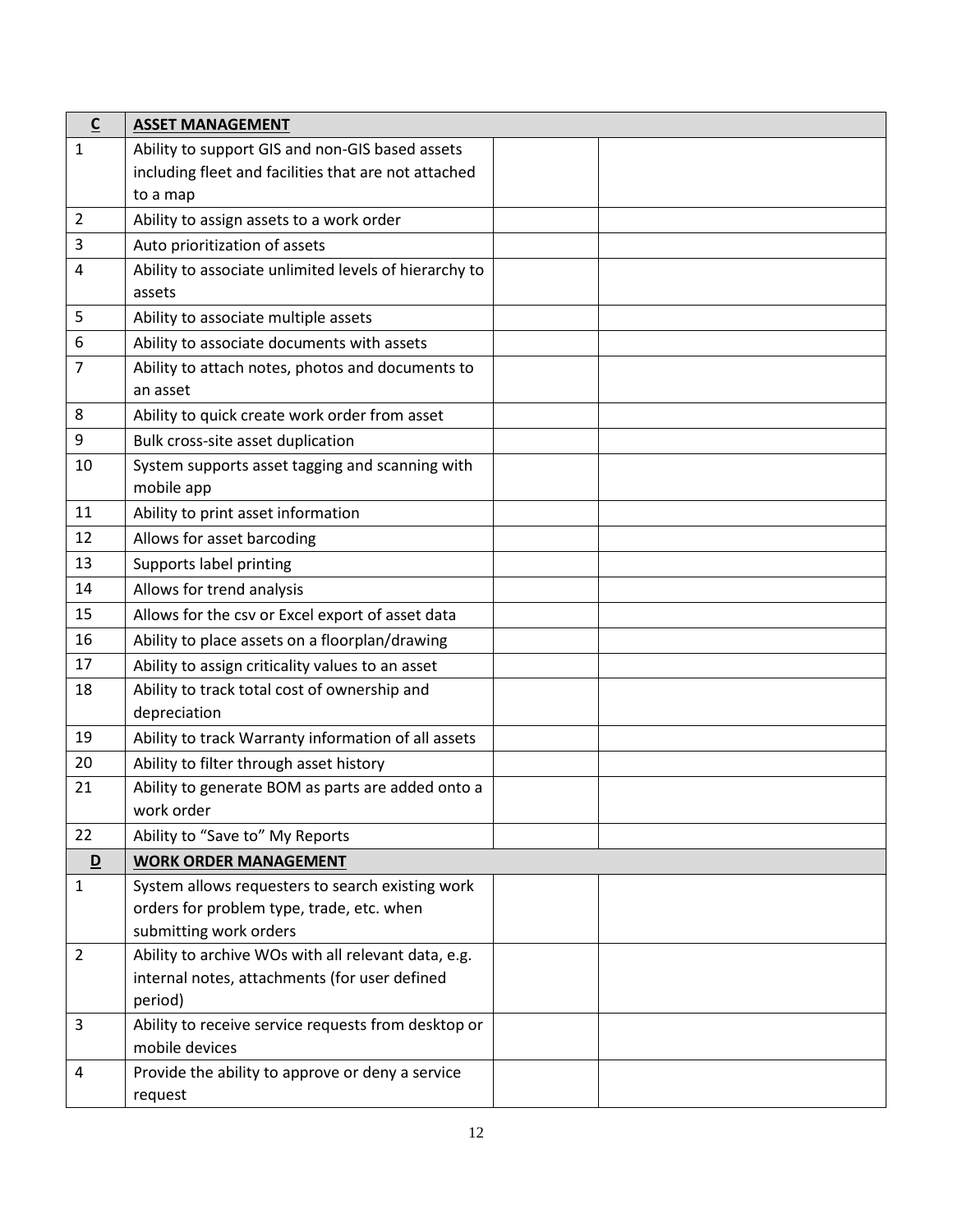| 5  | Contain work request forms to capture critical<br>information |  |
|----|---------------------------------------------------------------|--|
|    |                                                               |  |
| 6  | Ability to capture requestor information on form              |  |
| 7  | Ability to associate multiple work orders                     |  |
| 8  | Ability to connect to Departments, Locations,                 |  |
|    | Assets, and other source types                                |  |
| 9  | Ability to assign work to multiple technicians                |  |
| 10 | Ability to include notes / comments on work order             |  |
| 11 | Ability to attach photos, manuals and other                   |  |
|    | documents                                                     |  |
| 12 | Ability to assign priority to a work order                    |  |
| 13 | Ability to assign a Cost Center to a work order               |  |
| 14 | Ability to export work orders with batch updates              |  |
| 15 | Ability to automatically route work orders to an              |  |
|    | individual or department based on request type                |  |
| 16 | Ability to add/ assign parts to a work order                  |  |
| 17 | Ability to issue purchase orders                              |  |
| 18 | Ability to batch re-assign work and ticket statuses           |  |
| 19 | Ability to cost summarize filtered on screen work             |  |
|    | order results                                                 |  |
| 20 | Ability to track labor hours for each assignee                |  |
| 21 | Ability to capture all associated costs (parts, labor,        |  |
|    | equipment usage)                                              |  |
| 22 | Duplicate work orders                                         |  |
| E  | PREVENTIVE MAINTENANCE SCHEDULING                             |  |
| 1  | Ability to create, manage and control preventative            |  |
|    | maintenance schedules                                         |  |
| 2  | Must provide Task Libraries for PM tasks                      |  |
| 3  | Ability to schedule preventative work on a                    |  |
|    | recurring basis (monthly, quarterly, etc.)                    |  |
| 4  | System must allow for importing and exporting of              |  |
|    | PM work orders                                                |  |
| 5  | Ability to generate preventative work based on                |  |
|    | meter readings                                                |  |
| 6  | Ability to have some type of work load planner                |  |
|    | with Drag and Drop functionality                              |  |
| 7  | Ability to tie a Preventative to a particular asset or        |  |
|    | piece of equipment                                            |  |
| 8  | Ability to set minimum and maximum thresholds                 |  |
|    | on meters to trigger preventative maintenance                 |  |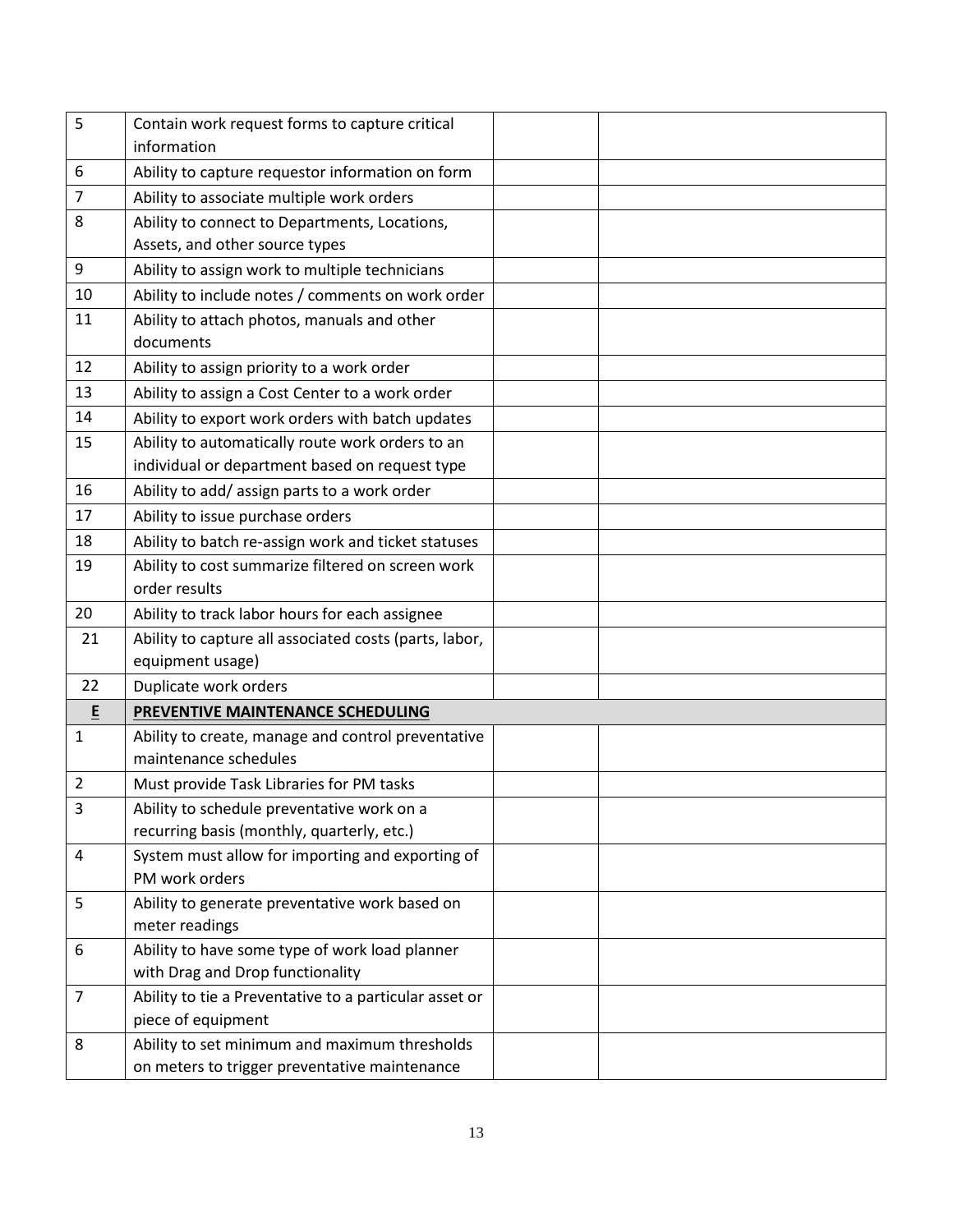| 9              | Provide Preventative Maintenance templates for       |
|----------------|------------------------------------------------------|
|                | scheduling                                           |
| 10             | Contains built-in PM Task library to aid in defining |
|                | PM tasks and procedures                              |
| 11             | Ability to view scheduled work orders in a           |
|                | calendar view                                        |
| 12             | Ability to assign parts and personnel to scheduled   |
|                | work                                                 |
| 13             | Ability to attach documents to a scheduled work      |
|                | order                                                |
| 14             | Ability to generate labor and materials cost         |
|                | reports                                              |
| 15             | Ability to use captured data from work orders to     |
|                | report on cost data for individual or multiple       |
|                | departments                                          |
| 16             | Ability for department supervisors to validate       |
|                | work hours                                           |
| 17             | Ability to prevent new work orders from being        |
|                | scheduled until existing orders are completed        |
| 18             | Ability to duplicate, delete or disable scheduled    |
|                | preventative maintenance                             |
| 19             | Provide Preventative Maintenance reports             |
| 20             | Ability to create stacking groups on common PMs      |
|                | for more efficient maintenance workflows             |
| F              | <b>PARTS MANAGEMENT</b>                              |
| $\mathbf{1}$   | System must have the ability to pull inventoried     |
|                | parts and assign them to work orders                 |
| $\overline{2}$ | Transactions including parts must influence          |
|                | recorded stock levels                                |
| 3              | System must track storage location of inventoried    |
|                | parts                                                |
| $\overline{a}$ | System must track parts manufacturers and            |
|                | suppliers                                            |
| 5              | System must allow for importing and exporting of     |
|                | Suppliers                                            |
| 6              | System should allow for importing and exporting      |
|                | of parts                                             |
| $\overline{7}$ | System must allow for batch update of parts &        |
|                | import/export of parts                               |
| 8              | System must allow users to print QR codes,           |
|                | barcodes, labels, etc.                               |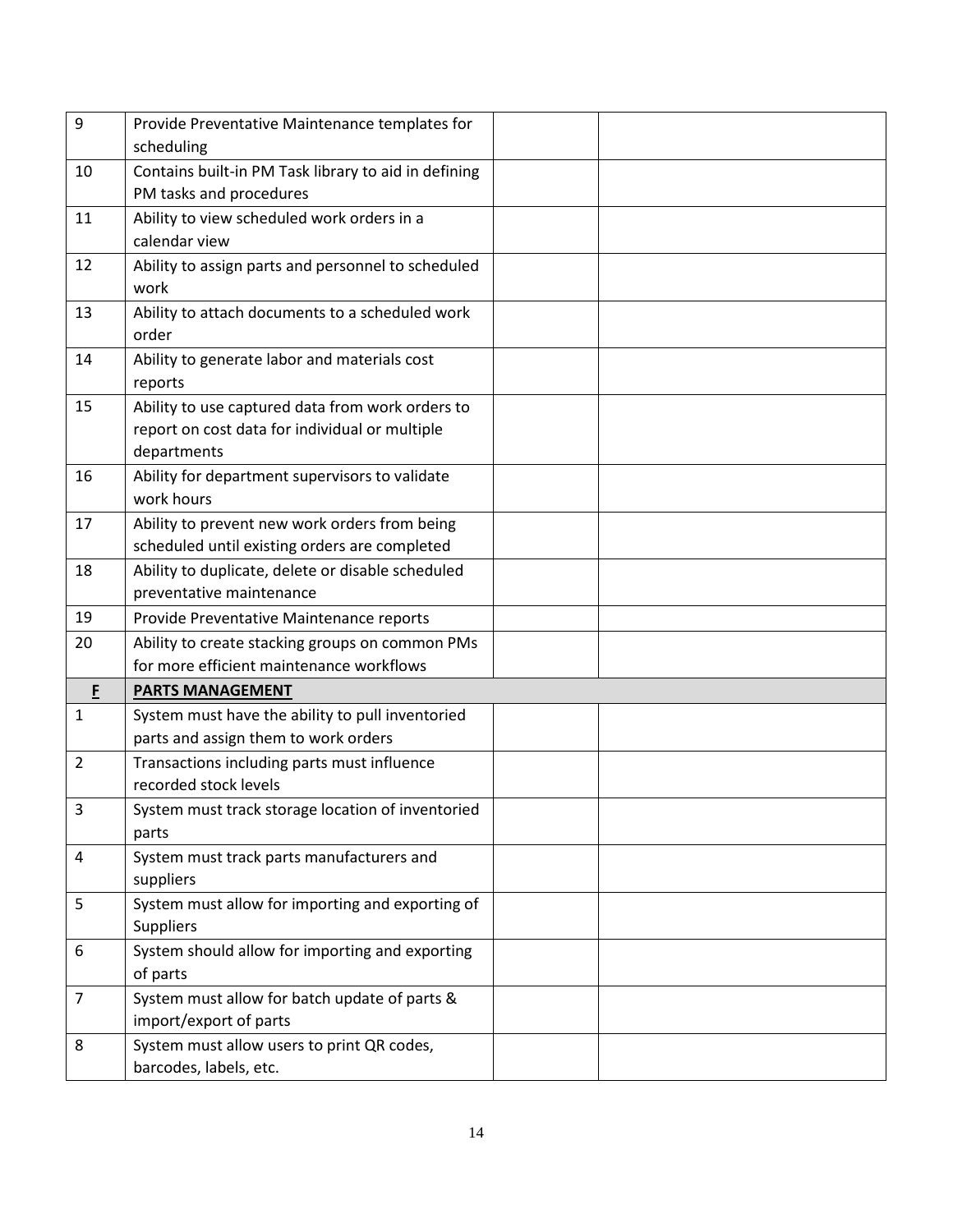| 9               | System shall be able to report on current stock    |  |
|-----------------|----------------------------------------------------|--|
|                 | values, itemized inventory, transactions, usage,   |  |
|                 | and back order.                                    |  |
| 10              | System allows alerts based on Reorder point        |  |
| 11              | Associate parts to assets and PM's                 |  |
| $\underline{G}$ | <b>MOBILE SUPPORT</b>                              |  |
| $\mathbf{1}$    | Provide a mobile computing option to support       |  |
|                 | efficiency, accuracy and real-time information     |  |
|                 | between the field and the office                   |  |
| 2               | Ability to access work order management through    |  |
|                 | mobile devices (e.g. Apple & Android               |  |
|                 | phones/tablets)                                    |  |
| 3               | Ability to create, update and close work orders in |  |
|                 | mobile view                                        |  |
| 4               | Ability to execute workflow approvals through      |  |
|                 | mobile view                                        |  |
| 5               | Accessibility of proposed solution in field using  |  |
|                 | various mobile devices and platforms               |  |
| 6               | Barcode/QR scanning to prompt user to take         |  |
|                 | action on an asset or inventory item to create a   |  |
|                 | work order, view history or enter usage readings.  |  |
| $\overline{7}$  | Ability to execute tasks in offline mode, i.e. and |  |
|                 | disconnected editing from a mobile device          |  |
| 8               | Map-based service request and work order           |  |
|                 | generation                                         |  |
| 9               | Ability to attach images/photos to asset/work      |  |
|                 | order                                              |  |
| 10              | Link to GIS Assets                                 |  |
| 11              | Easy one-touch work order creation                 |  |
| 12              | Capture employee device location                   |  |
| 13              | Ability to capture labor time, including hours     |  |
|                 | spent per work order.                              |  |
| 14              | Must include built-in timer to accurately record   |  |
|                 | work order labor hours.                            |  |
| H               | <b>GIS</b>                                         |  |
| $\mathbf{1}$    | Display all GIS layers and toggle layer visibility |  |
| $\overline{2}$  | Synchronization with GIS-based asset registry      |  |
| 3               | Map-based service request and work order           |  |
|                 | generation                                         |  |
| 4               | Access GIS mapping via mobile device               |  |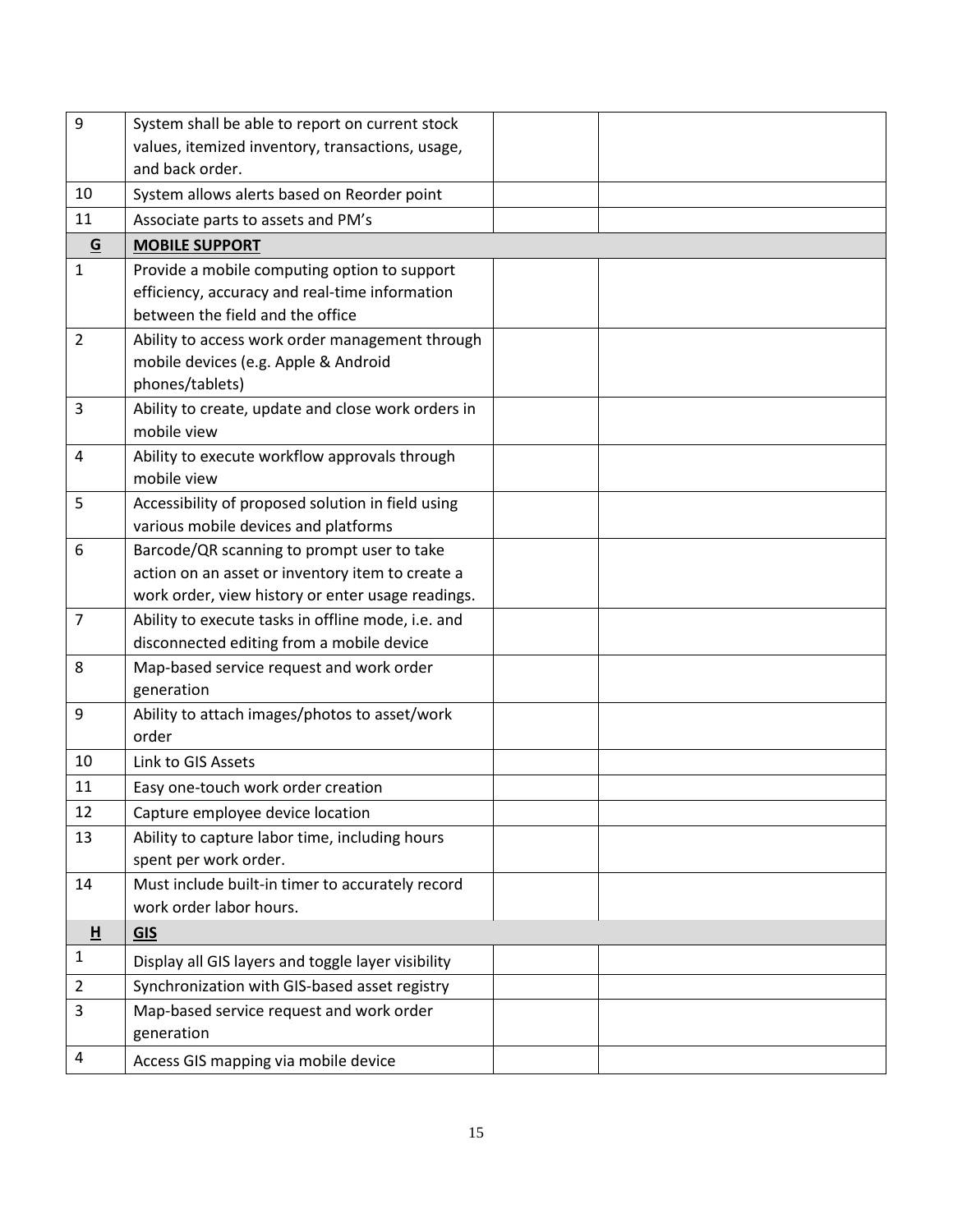| 5              | Access GIS data points by hyperlinks, provided                                                          |
|----------------|---------------------------------------------------------------------------------------------------------|
|                | that the data is correctly formatted                                                                    |
| 6              | View PMs on a GIS map                                                                                   |
| 7              | Addressing and ESRI geocode service support                                                             |
| 8              | Automatic and user selectable work order address                                                        |
|                | assignment                                                                                              |
| 9              | Include measurement tools                                                                               |
| L              | <b>AUDITS &amp; INSPECTIONS</b>                                                                         |
| 1              | Ability to attach or link a photo directly to an                                                        |
|                | observation                                                                                             |
| $\overline{2}$ | Ability to allow for multiple inspections per asset                                                     |
|                | and store inspection results including date and                                                         |
|                | inspector information for each inspection.                                                              |
| 3              | Ability to store a link to, and view, a checklist or                                                    |
|                | specific instructions for any type of inspections                                                       |
|                | conducted at a location where the parcel would                                                          |
|                | be the asset                                                                                            |
| 4              | Ability to attach any type of documents such as,                                                        |
|                | but not limited to checklists, specific instructions,                                                   |
|                | safety procedures, specialized maintenance                                                              |
|                | information or repair procedures to a PM                                                                |
| 5              | template.                                                                                               |
|                | Ability to view any type of documents such as, but<br>not limited to checklists, specific instructions, |
|                | safety procedures, specialized maintenance                                                              |
|                | information or repair procedures via a PM                                                               |
|                | template.                                                                                               |
| J              | <b>REPORTING</b>                                                                                        |
| 1              | <b>Business Intelligence Reporting including</b>                                                        |
|                | <b>Employee Utilization</b>                                                                             |
|                | <b>YOY Trends</b>                                                                                       |
|                | <b>Comparative Analysis Filters</b>                                                                     |
| $\overline{2}$ | Benchmarking with KPIs from peer groups of                                                              |
|                | similar size and scope                                                                                  |
| 3              | System shall include user configurable                                                                  |
|                | dashboards by security role (e.g. admin,                                                                |
|                | department lead, crafts person) that includes                                                           |
|                | Work Orders, Service Level Agreements and                                                               |
|                | Preventative Maintenance.                                                                               |
| 4              | System can provide report format flexibility (e.g.                                                      |
|                | capable to produce reports in .pdf, Excel, and                                                          |
|                | other standard formats)                                                                                 |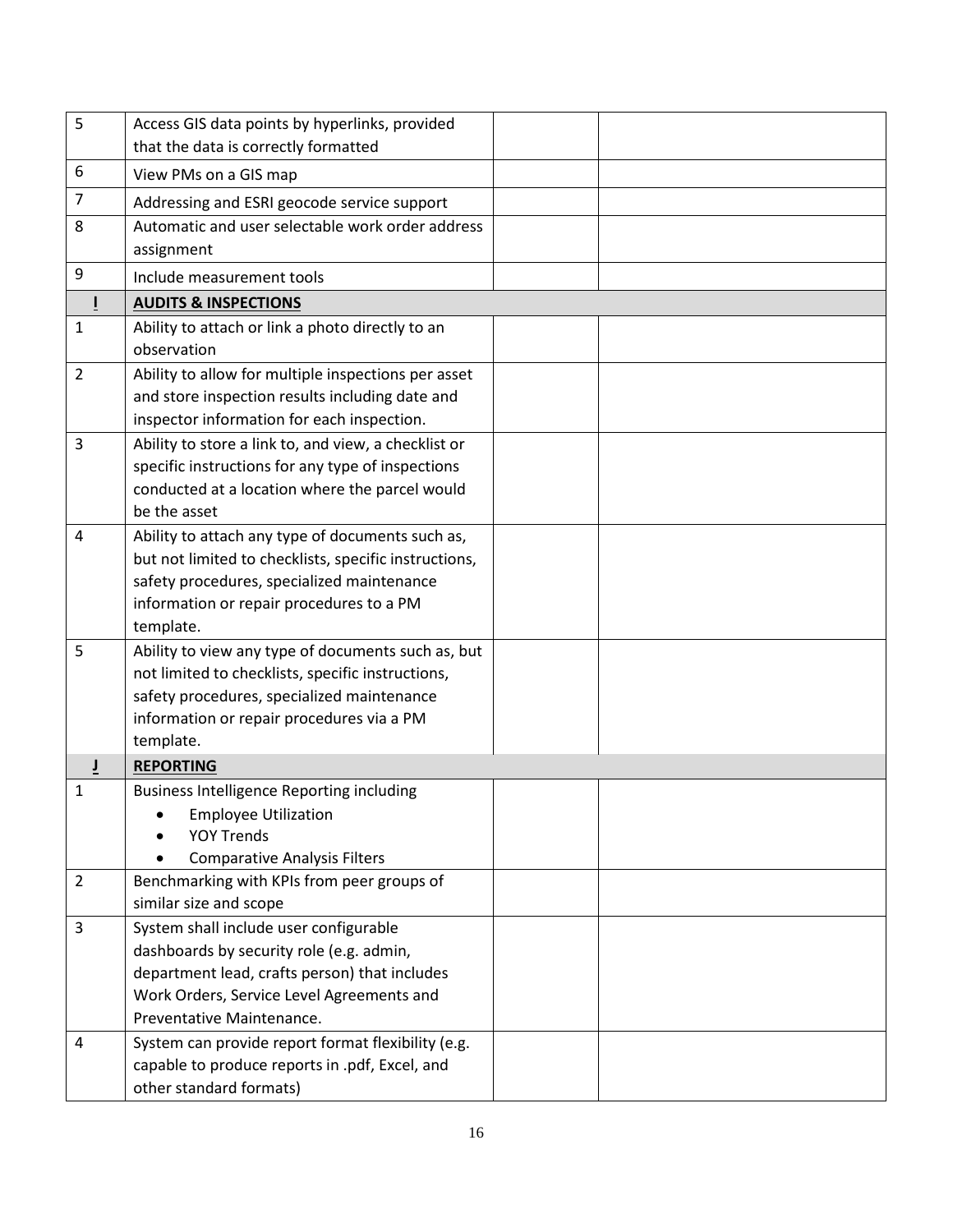| 5  | System shall allow users to save, export, print and |  |
|----|-----------------------------------------------------|--|
|    | share reports                                       |  |
| 6  | The system shall provide the following reports on   |  |
|    | asset costs, life-cycle, detailed and general       |  |
|    | information                                         |  |
| 7  | System shall allow for additional reporting,        |  |
|    | including:                                          |  |
|    | <b>Purchase Order Summary</b>                       |  |
|    | Safety Program Summary                              |  |
|    | Incident reports                                    |  |
|    | Projects                                            |  |
| 8  | Open vs. Completed Work Orders                      |  |
| 9  | Actual vs. Estimated Costs and Hours                |  |
| 10 | Completed On Time/Late Summary                      |  |
| 11 | Completed Work Orders by Department                 |  |
| 12 | <b>Asset Downtime</b>                               |  |
| 13 | Labor by Type                                       |  |
| 14 | All Labor Costs                                     |  |
| 15 | <b>Location Comparison</b>                          |  |
| 16 | Mean Time to Repair                                 |  |
| 17 | All Part Usage Reports                              |  |
| 18 | <b>Work Order Summary</b>                           |  |
| 19 | Ability to "Save to" My Reports                     |  |
| 20 | Must be able to Create a Custom View                |  |

### Section 3: Advanced Option Features

| #                        | <b>REQUIREMENT</b>                                             | <b>RESPONSE</b> | <b>COMMENTS</b> |
|--------------------------|----------------------------------------------------------------|-----------------|-----------------|
| $\underline{\mathsf{K}}$ | <b>ASSET MANAGEMENT</b>                                        |                 |                 |
|                          | Must allow for Administrator-definable user roles              |                 |                 |
| 2                        | Bidder must provide onsite consulting/training as<br>an option |                 |                 |
|                          | <b>DISPLAY &amp; CUSTOMIZATION</b>                             |                 |                 |
|                          | Must allow for complete customization of fields                |                 |                 |
|                          | and drop downs.                                                |                 |                 |
| $\mathcal{P}$            | The system shall allow for Custom Fields to create             |                 |                 |
|                          | new types of data that can be stored in various                |                 |                 |
|                          | categories.                                                    |                 |                 |
| 3                        | Contains custom fields for asset properties                    |                 |                 |
| M                        | <b>WORK ORDER MANAGEMENT</b>                                   |                 |                 |
|                          | System must allow for importing of work orders                 |                 |                 |